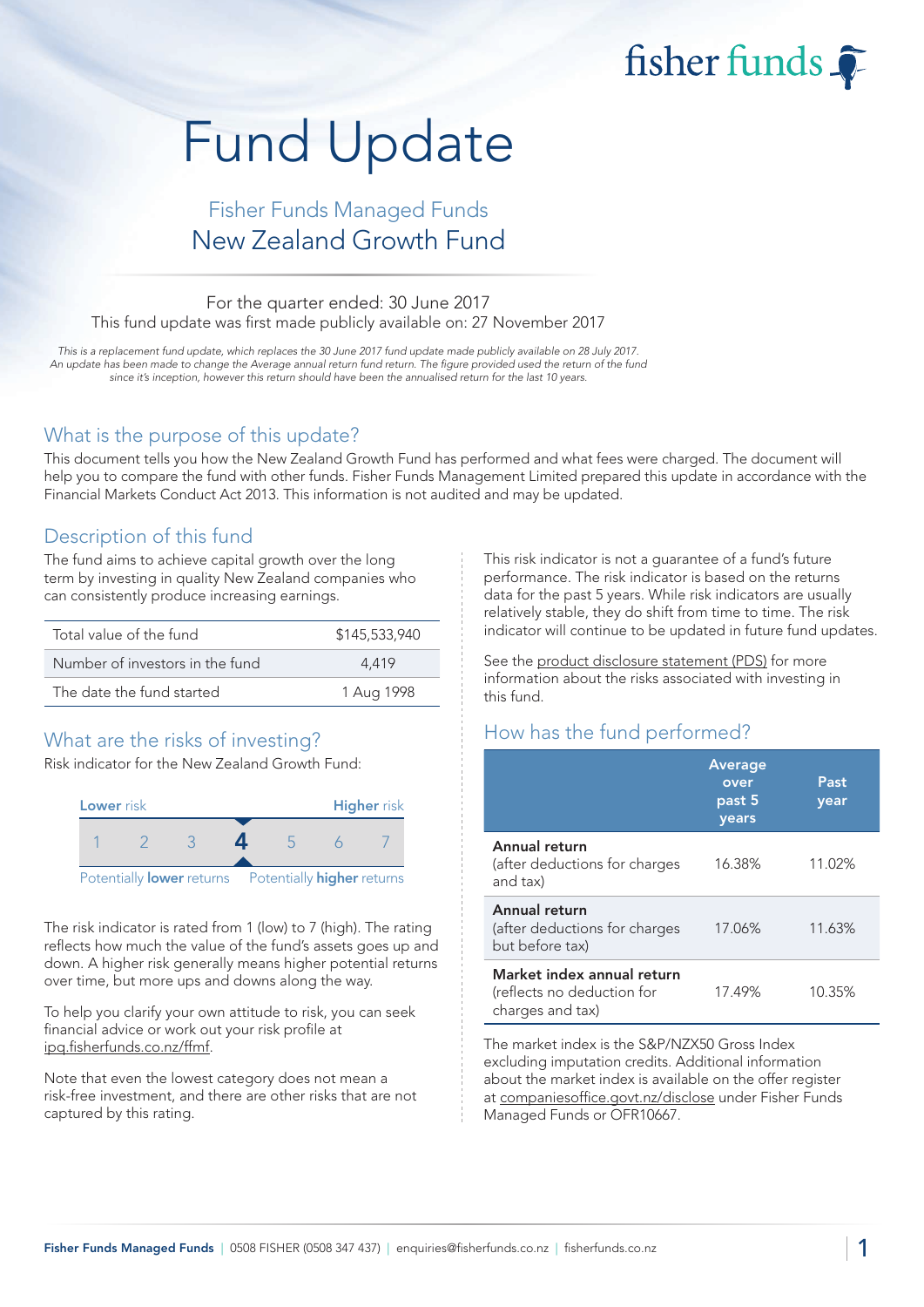

This shows the return after fund charges and tax for each of the last 10 years ending 31 March. The last bar shows the average annual return for the last 10 years, up to 30 June 2017.

Important: This does not tell you how the fund will perform in the future.

Returns in this update are after tax at the highest prescribed investor rate (PIR) of tax for an individual New Zealand resident. Your tax may be lower.

#### What fees are investors charged?

Investors in the New Zealand Growth Fund are charged fund charges. In the year to 31 March 2017 these were:

|                                                       | % of net asset value |
|-------------------------------------------------------|----------------------|
| <b>Total fund charges</b>                             | 2.35%                |
| Which are made up of:                                 |                      |
| <b>Total management and</b><br>administration charges | 2.35%                |
| Including:                                            |                      |
| Manager's basic fee                                   | 1.27%                |
| Other management and<br>administration charges        | 0.27%                |
| Total performance-based fees <sup>1</sup>             | 0.81%                |

Small differences in fees and charges can have a big impact on your investment over the long term.

## Example of how this applies to an investor

Katie had \$10,000 in the fund at the start of the year and did not make any further contributions. At the end of the year, Katie received a return after fund charges were deducted of \$1,102 (that is 11.02% of her initial \$10,000). Katie did not pay other charges. This gives Katie a total return after tax of \$1,102 for the year.

## What does the fund invest in?

#### Actual investment mix

This shows the types of assets that the fund invests in.



#### Target investment mix

This shows the mix of assets that the fund generally intends to invest in.